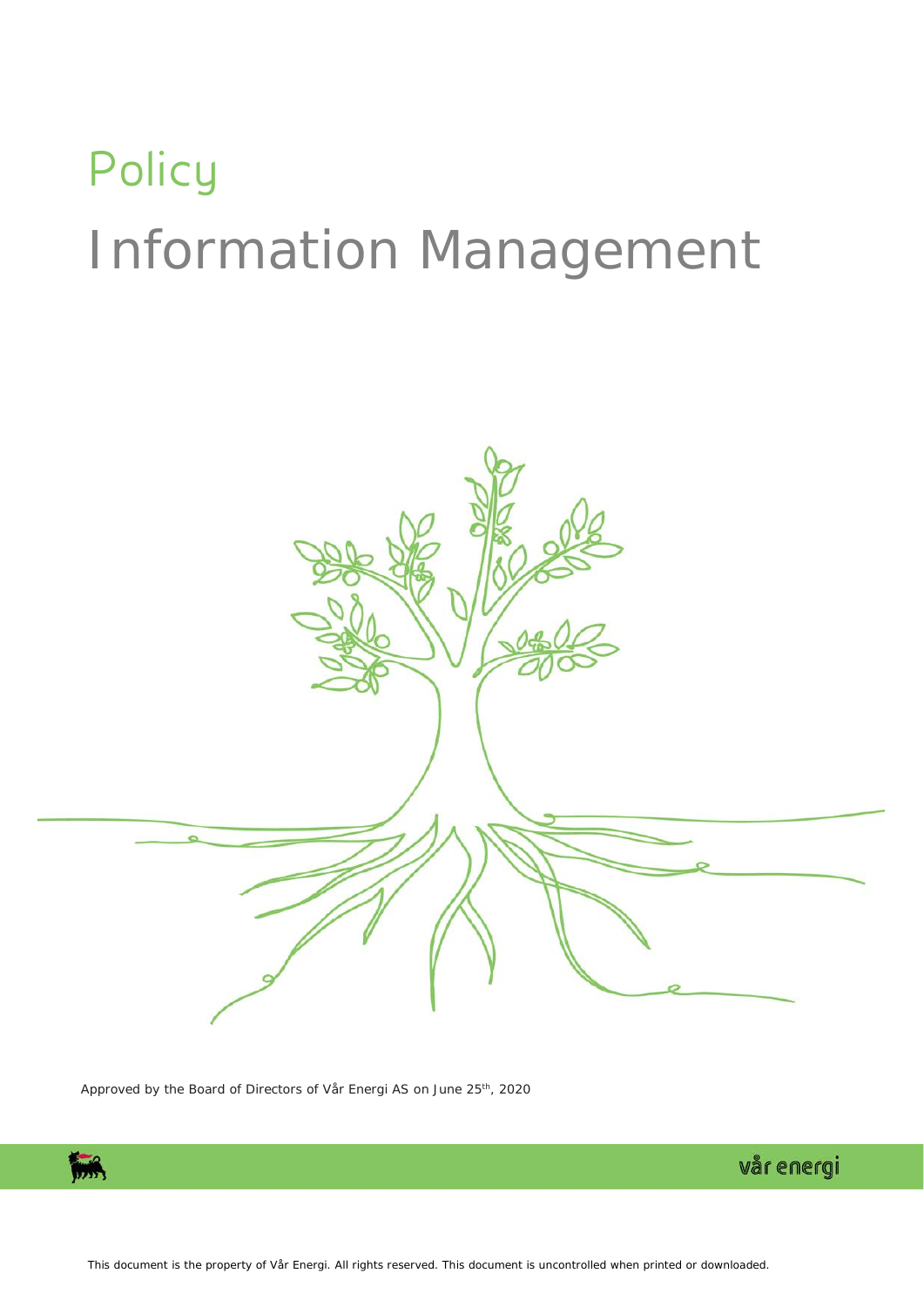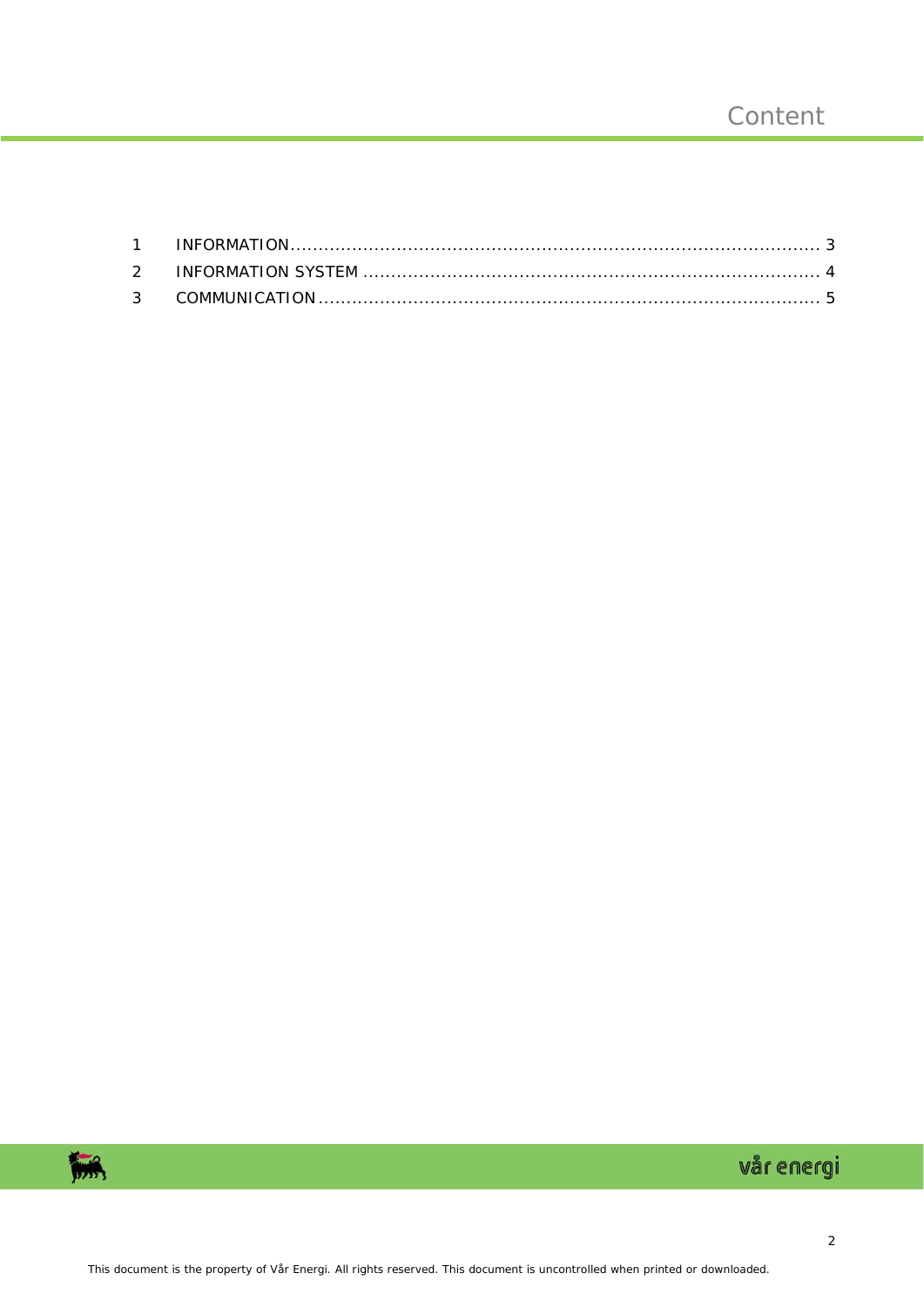#### <span id="page-2-0"></span>**1 INFORMATION**

# **INFORMATION, INCLUDING DATA AND DATA PROCESSING, PLAYS A FUNDAMENTAL ROLE IN MANAGING ACTIVITIES AND REACHING COMPANY TARGETS.**

- Vår Energi values information as a vital company asset, aimed at supporting the decision-making process.
- Vår Energi is committed to identifying, collecting, processing and organising all information in a clear, prompt, accurate, truthful and complete way in all the company processes during which the information is produced and managed, using a uniform language.
- Vår Energi guarantees information diffusion and usability based on users' responsibilities, its traceability for reconstructing sources and decision-making processes and, if required, its storage.
- Vår Energi manages information in compliance with laws and regulations in force; in particular, Vår Energi complies with privacy and inside information treatment obligations.
- Vår Energi is committed to guaranteeing the security of information in order to ensure the protection of trade secrets, based on the significance of said information, and is committed to assessing risks with the purpose of identifying the most appropriate security measures.

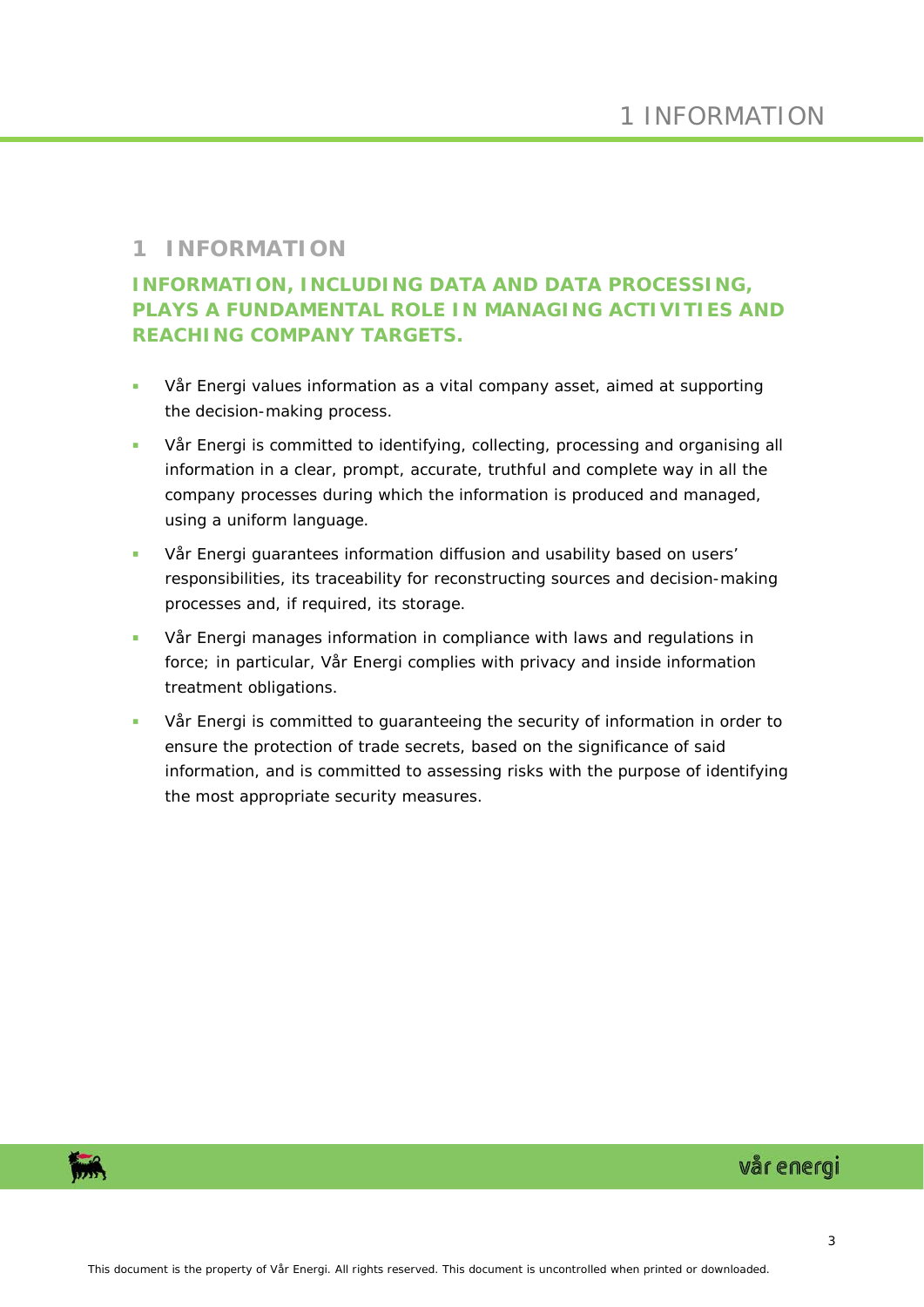### <span id="page-3-0"></span>**2 INFORMATION SYSTEM**

**THE COMPLEXITY OF THE ENVIRONMENT IN WHICH VÅR ENERGI OPERATES REQUIRES A RAPID AND FLEXIBLE DECISION-MAKING PROCESS. FOR THIS PURPOSE, IT IS NECESSARY TO HAVE INFORMATION AT DISPOSAL IN AN EFFICIENT AND EFFECTIVE MANNER.**

- Vår Energi is equipped with information systems which consider technologies, organisational structures and processes so as to properly manage information on the grounds of its significance.
- Vår Energi adopts information systems that allow identification, management, traceability, storage and retrieval of information.
- Vår Energi is committed to continuously developing, maintaining and improving information systems over time in order to make them usable and meet business and company process requirements.
- Vår Energi works to identify and adopt security models that may ensure operational continuity, even in emergency situations.
- Vår Energi defends the integrity of its information systems in order to ensure information privacy, protection and storage.
- Vår Energi provides access to company information systems in different ways according to the roles and responsibilities assigned to its people and the relevance of the information.